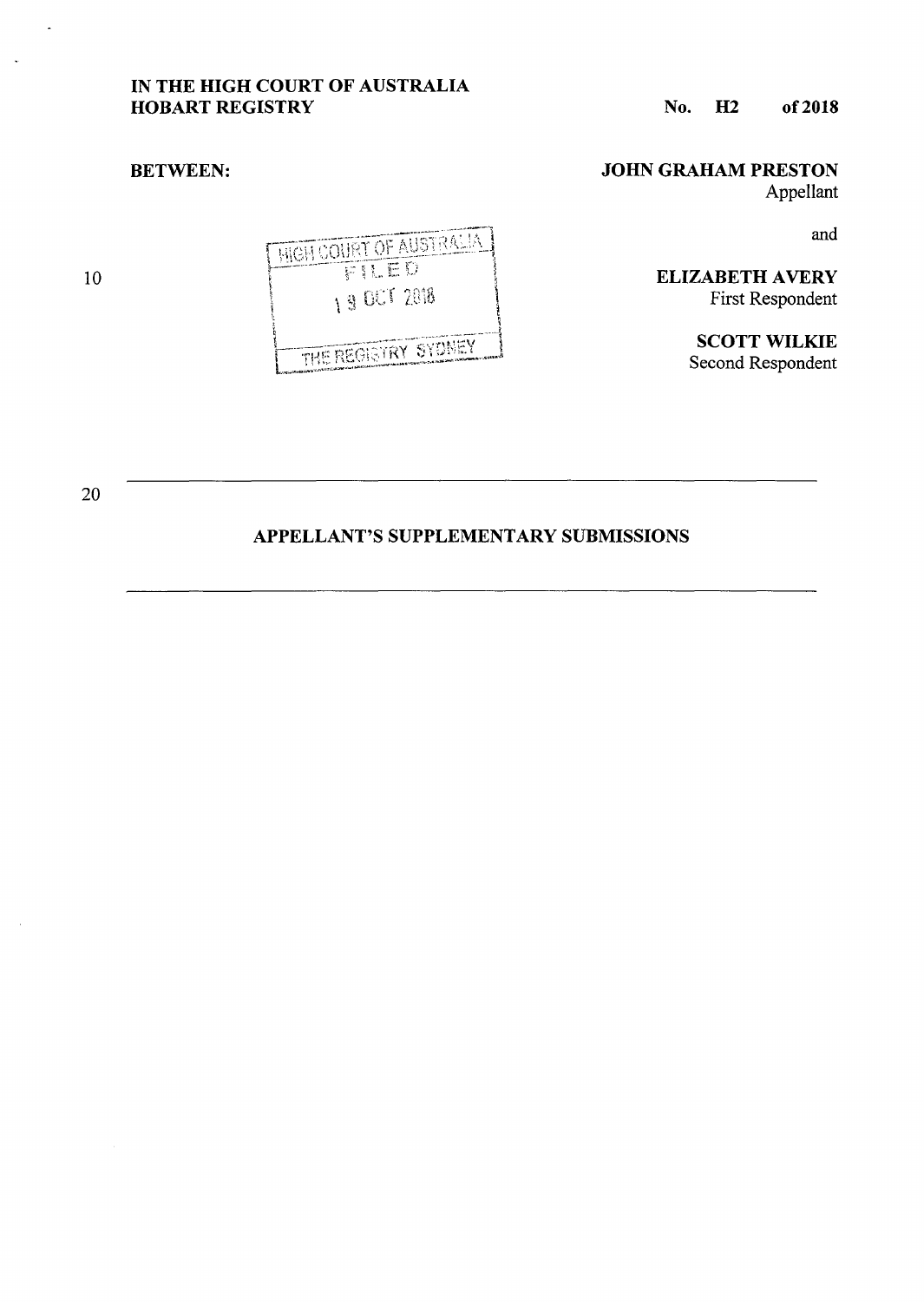### PART I: CERTIFICATION

1. These submissions are in a form suitable for publication on the internet.

#### PART II: SUBMISSIONS

- 2. These submissions are filed pursuant to the directions of the Registrar communicated on 12 October 2018. In accordance with those directions, the issue addressed in the submissions is the content of the expression "footpath interference in relation to terminations" and the elements of the offence created by s 9(2) of the *Reproductive Health (Access to Terminations) Act 2013* (Tas) (the Tasmanian Act), read with paragraph (c).
- 10 3. The extrinsic materials relevantly, the Second Reading Speech,<sup>1</sup> the Information Paper and the Final Consultation Report<sup>2</sup> – do not provide any direct assistance on the present issue of construction. However, they do provide indirect assistance.
	- 4. The Information Paper refers to a concept of "sidewalk interference", but does not define that concept: at 14. That concept must have been derived from the safe access zone law in British Columbia, the *Access to Abortion Services Act 1995* (BC) (AAS  $Act).<sup>3</sup>$
- 5. The AAS Act prohibits a person engaging in "sidewalk interference"<sup>4</sup> in an access zone. In a case predating the Tasmanian Act –  $R v$  Lewis [1996] 139 FLR (4<sup>th</sup>) 480 – the Supreme Court of British Columbia observed that "sidewalk interference" 20 corresponded with "sidewalk counselling": at [108].
	- 6. In the appellant's submission, it is this kind of conduct  $-$  sidewalk counselling  $-$  which paragraph (c) was intended to capture. What is meant by "sidewalk counselling" in relation to terminations is behaviour that tends to cause a person to refrain from accessing a termination. The primary operation of the prohibition is on that which could properly be described as private health communications.
- 7. This construction reflects the obvious statutory ancestor of paragraph (c), namely, the AAS Act. This construction also ensures that paragraph (c) has a materially distinct operation to paragraph (b). Paragraph (c) is directed to private health communications properly described as "footpath counselling". On the other hand, paragraph (b) is 30 directed to the form of public communication known as protest.

Department of Health and Human Services, *!riformation Paper relating to the Draft Reproductive Health (Access to Terminations) Bill: Revised Pregnancy Termination Laws proposed for Tasmania (March 2013).* 

 $\mathbf{I}$ 

 $\overline{c}$ Department of Health and Human Services, *Final Consultation Report relating to consultation on the Draft Reproductive Health (Access to Terminations) Bill containing revised pregnancy termination laws proposed for Tasmania* (6 June 2013).

 $\overline{\mathbf{3}}$ The Information Paper drew heavily on the Victorian Law Reform Commission report, *Law of Abortion: Final Report* (2008) (VLRC Report). In tum, the VLRC Report referred to the AAS Act and, in particular, to the prohibition on "sidewalk interference": at [8.267].

 $\overline{4}$ That term is defined in s I of the AAS Act to mean "(a) advising or persuading, or attempting to advise or persuade, a person to refrain from making use of abortion services, or (b) informing or attempting to inform a person concerning issues related to abortion services, by any means, including, without limitation, graphic, verbal or written means."